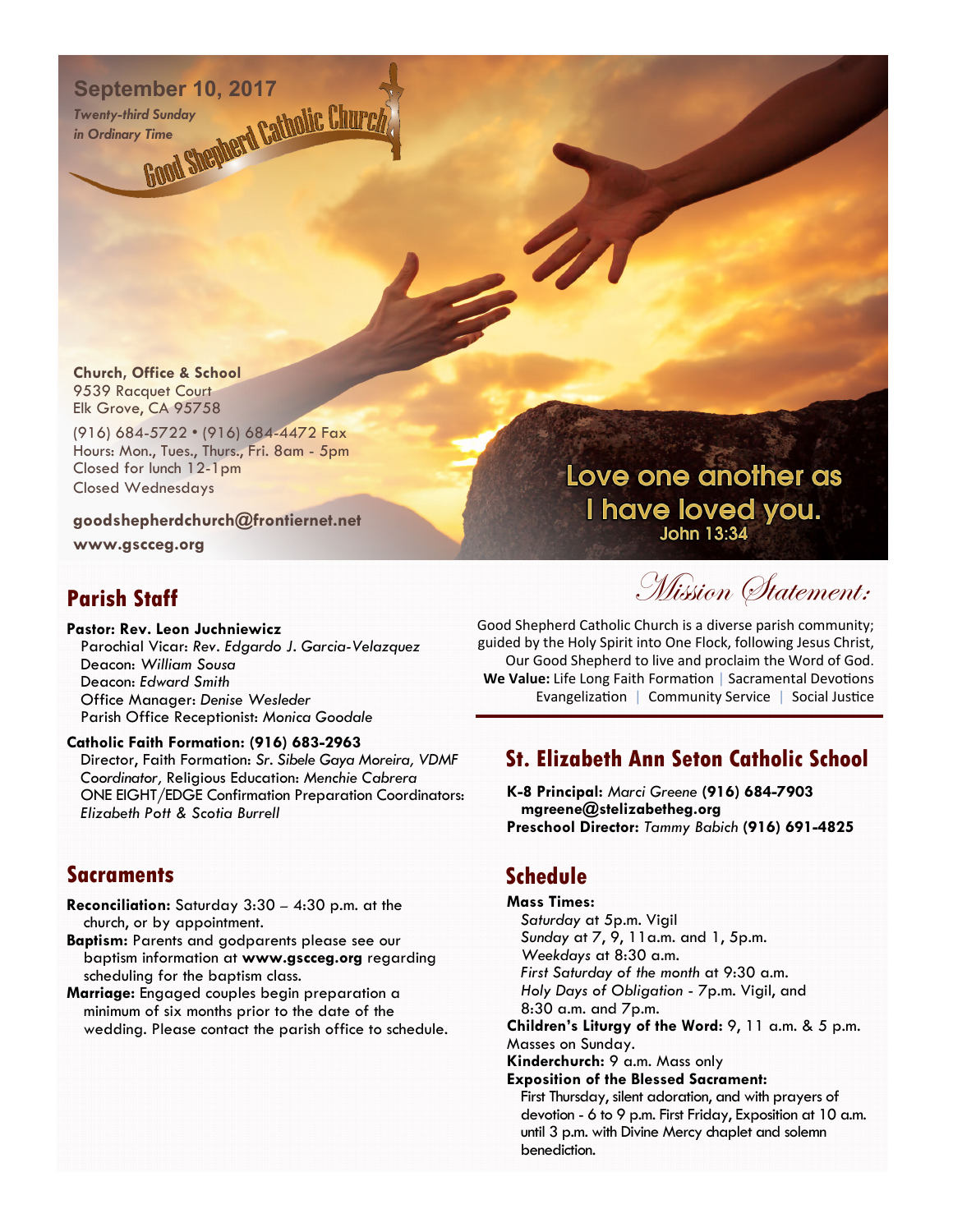#### **GOD'S WATCHERS**

In the ancient world watchmen were extremely important people. They kept communities safe, and were there to alert them to any impending danger or attack. Before locks, alarms, and security systems, watchmen were the protectors, the safety measure. So when the Lord charges Ezekiel as a watchman today, it is a weighty charge. So weighty, we learn, that if Ezekiel fails to sound the alarm for those around him and they perish in a state of wickedness, Ezekiel will be held responsible! This profound connection between God's will on earth and in heaven is repeated in today's Gospel, where Jesus instructs us that we are to be the security force, the watchers placed on alert that nowhere in the Body of Christ, the church, will there be any two members of the one Body who are not reconciled. Scripture tells us that Jesus reconciled all things in heaven and on earth through the blood of his cross. But we are given the mission to continue that reconciliation on earth as in heaven through our ceaseless efforts to be, as Paul would write, ambassadors of reconciliation. Let us not get too comfortable thinking that we are responsible only for keeping our own lives from the path of wickedness and disagreement. We are also held accountable for the lives of the members of Christ's body around us. Copyright (c) J. S. Paluch Co., Inc.

#### **READINGS FOR THE WEEK**

| Monday:    | Col 1:24 -- 2:3; Ps 62:6-7, 9; Lk 6:6-11    |
|------------|---------------------------------------------|
| Tuesday:   | Col 2:6-15; Ps 145:1b-2, 8-11; Lk 6:12-19   |
| Wednesday: | Col 3:1-11; Ps 145:2-3, 10-13ab; Lk 6:20-26 |
| Thursday:  | Nm 21:4b-9; Ps 78:1bc-2, 34-38;             |
|            | Phil 2:6-11; Jn 3:13-17                     |
| Friday:    | 1 Tm 1:1-2, 12-14; Ps 16:1b-2a, 5, 7-8, 11; |
|            | Jn 19:25-27 or Lk 2:33-35                   |
| Saturday:  | 1 Tm 1:15-17; Ps 113:1b-7; Lk 6:43-49       |
| Sunday:    | Sir 27:30 -- 28:9; Ps 103:1-4, 9-12;        |
|            | Rom 14:7-9; Mt 18:21-35                     |

#### **SAINTS AND SPECIAL OBSERVANCES**

**Where** 

there | AM

in their

**MIDST** 

two or hree are gathered,

| Sunday:    | Twenty-third Sunday in Ordinary Time;<br><b>Grandparents Day</b> |
|------------|------------------------------------------------------------------|
| Monday:    | Patriot Day                                                      |
| Tuesday:   | The Most Holy Name of Mary                                       |
| Wednesday: | St. John Chrysostom                                              |
| Thursday:  | The Exaltation of the Holy Cross                                 |
| Friday:    | Our Lady of Sorrows                                              |
| Saturday:  | Ss. Cornelius and Cyprian                                        |

## *Fall Festival News*

The next festival planning meeting will be Monday, Sept. 11th at 6:30 pm in the 5th Grade Classroom/St. Lucia.

We are still looking for volunteers -especially for the set-up and take-down of our giant tent. For more information, email brandonbanicki731@gmail.com.

**FesƟval Dinner: An Evening in Nantucket, September 23rd**  Tickets will be on sale after all masses and in the church office. \$40/person or \$375/table of 10. Be sure to purchase your tickets—this event sells out every year!

#### **Knights of Columbus Soccer Challenge**

All kids 9 to 14 years old as of Sept. 1 are invited to join the 2017 KofC Soccer Challenge on Sun., Sept. 24th from 10 am to 2:00 pm at the Parish Festival. The player's proof-of-age document is required (i.e. copy of birth certificate). Participation is free. Register in advance or come to our table to register. Parent/guardian's consent is required. For registration forms or more info, contact Camilo at airman\_95758@yahoo.com or 916-206-3835.

## *Good Shepherd's 25th Anniversary Family Directory*

Next April will mark the 25th anniversary of our parish. To commemorate this occasion, Fr. Leon is requesting that all parishioners participate and have their photo taken for our next family directory, which will be published early next year. LifeTouch will be photographing all families right here at Good Shepherd during the months of October and November. To schedule your appointment, click on the sign up link on our website or call the church office for assistance. Our directory won't be complete without you!

## *Kinderchurch News*

We are hoping to find new homes for your old friends at the Adopt-a-Bear Booth during the Parish Festival. Please leave all stuffed animal donations in the playpen found in the church narthex. Thank you in advance for your generosity!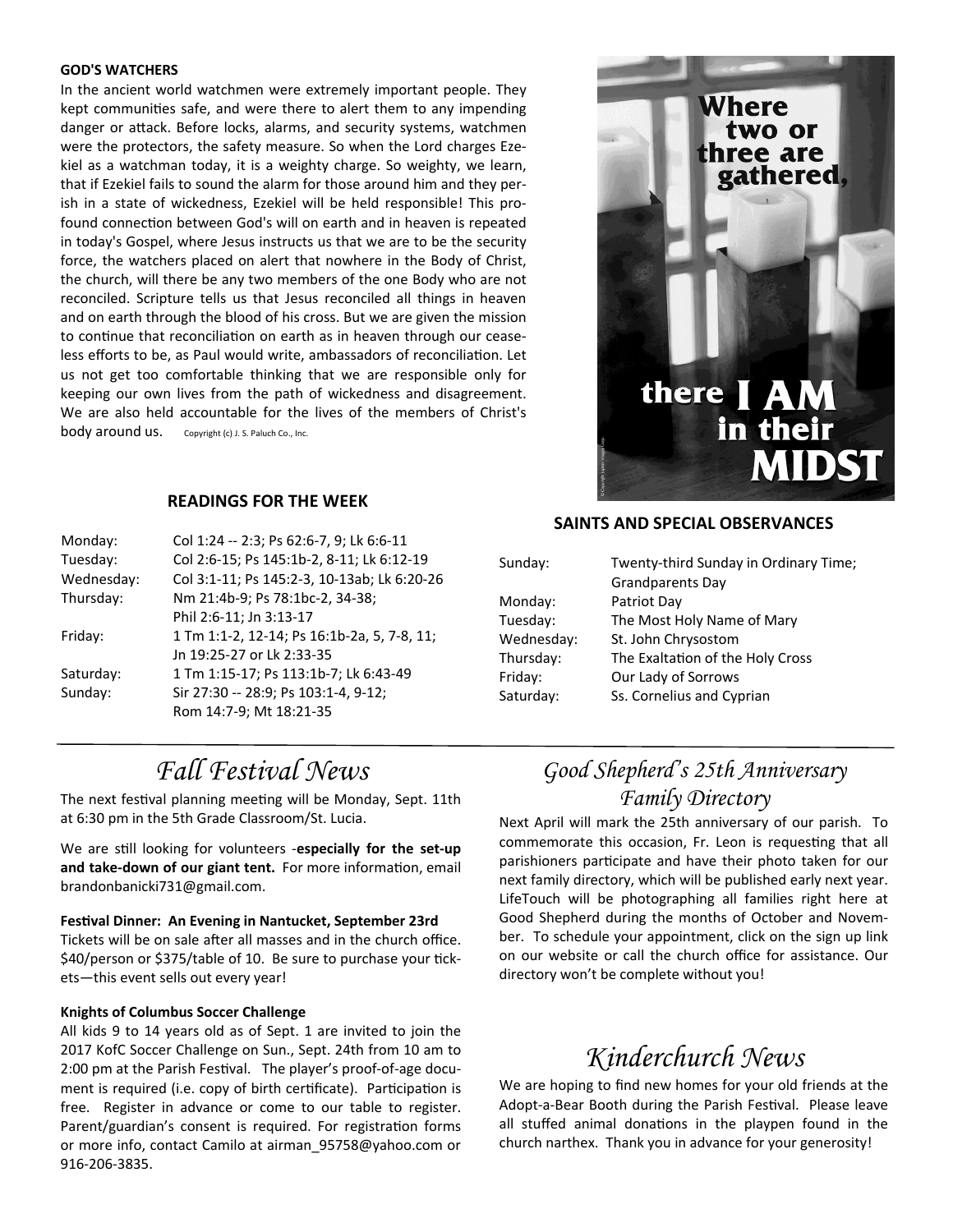#### **Upcoming Second Collections**

This weekend there will be a second collection for Priests Retirement. This is our opportunity to take care of those who have spent their lives caring for our spiritual and sacramental needs within our Diocese.

We will be taking up a second collection for Hurricane Harvey relief on Sept. 16th/17th. Funds collected will go to Catholic Charities USA, the Church's domestic relief agency, to provide immediate emergency relief. Those who wish to make an online contribution may do so by visiting https:// catholiccharitiesusa.org or by calling 1-800-919-9338.

*Thank you for prayerfully considering your donation to these two worthy causes.* 

#### **Job Opening: High School Youth Minister**

We are looking for a part-time High School Youth Minister. Complete job description can be found at gscceg.org or diocese-sacramento.org. If you are interested please submit a resume to fatherleon@frontier.com.

#### **Cursillo News**

Interested in joining Cursillo? Cursillo is a movement which attempts from within the Church to give life to the essential Christian truths. We have a dynamic Cursillo group supporting and enriching our community. The men of our parish are invited to join the men's weekend- a life-changing orientation and retreat to join the Cursillo Movement on Sept. 21st-24th. Contact Monica at smallusf77@yahoo.com or Maria at serpamhome@gmail.com for more information.

Save the date for our Cursillo Mini-Ultreya on Sept. 30th from 9-11 am in the Fr. Philip Wells Hall.

#### **Grief and Bereavement Ministry/Hearts of Compassion**

Led by grief peer counselors, we will offer seven Monday evening group sessions beginning Sept.  $18<sup>th</sup>$ , from 6:30 to 8:00 pm, in the Conference Room. This outreach ministry provides support to those who are experiencing the loss of a loved one. For more information, please call Suzanne Dodd at 916-801-0561. All are welcome!

#### **Fr. Leon's Summer Reading Book Club**

We will gather in the church on Wed., Sept.  $20<sup>th</sup>$ , at 6:30 pm for our discussion on *Resisting Happiness*, by Matthew Kelly. It's not too late to purchase a book and if you already have it but didn't finish reading, don't let that stop you from attending. A limited amount of books will be available for purchase for \$5 after all masses this weekend until we sell out.

#### **Bible Study**

Our next bible study will focus on the Gospel of Matthew and will begin on Sept. 27, 2017. Please email Kerry at kerrycfusa@yahoo.com or go to www.gscceg.org for more information.

# *Parish News St. Vincent de Paul News*

It's that time again for the Parish Festival and SVdP is in need of any glassware for our "Chip Toss" game. Glasses, bowls, vases—all are welcome. Please leave donations in the SVdP wagon in the narthex. We are also in need of household items and small appliances for the Marketplace. This is the perfect opportunity to clean out your closets and cupboards. Donations will be accepted until 9/22/17. Thank you in

advance for your generosity.

We are now on our summer hours, Mondays from 9:00 a.m. to 10:00 a.m. Volunteers are always welcome. To volunteer, contact us at (916) 647-1243.



# *Upcoming Events*

#### **A Family That Prays Together Stays Together**

Our Lady of Fatima invites us to pray together as a family. In honor of the 100th Anniversary of Our Lady of Fatima, we invite you to join us on September  $13<sup>th</sup>$  from 6:00-8:00 pm in the Church to pray as a family in community. We will have a procession, family rosary, exposition of the Blessed Sacrament, confessions, and prayer time.

We will also have our regular 13th of the month rosary prayer at 10:00 am on the 13th in the church. Join us to pray the Rosary to show our devotion and obedience to Our Blessed Mother. May Our Lady of Fatima intercede and pray for us and bring us closer and closer to Jesus.

#### **Sharing and Caring Senior Singles**

We will have our 2nd annual picnic on Tues., Sept. 12, at 10:30 am in the park across from the church. Bring your lunch, a drink and a chair. The K9 unit from the EGPD will be giving us a demonstration at about 11:30 am. Please try to attend this very important meeting where we will be deciding if we will continue this Ministry. If you have any questions or need more info please call Helen at 916-683-1943.

#### **St. Elizabeth Ann Seton Dinner Night Out**

You're invited to the (SEAS) Family Dinner Night Out Fundraiser at BJ's Restaurant, on Thursday, September 14, 2017, 5:00 – 9:00 pm. Download or print the flyer from the SEAS or Good Shepherd website and bring it with you. Please share the flyer with family and friends. Thank you for your support!

#### **Retrouvaille– Marriage Recovery**

Is your marriage in trouble—miserable—dead? Would you like it to come alive? Retrouvaille can give you the communication skills you need to relate to one another in a more respectful and emotionally mature way. The next weekend in Sacramento will be Oct. 13-15. For more info call 800-470-2230 or visit http://www.helpourmarriage.com.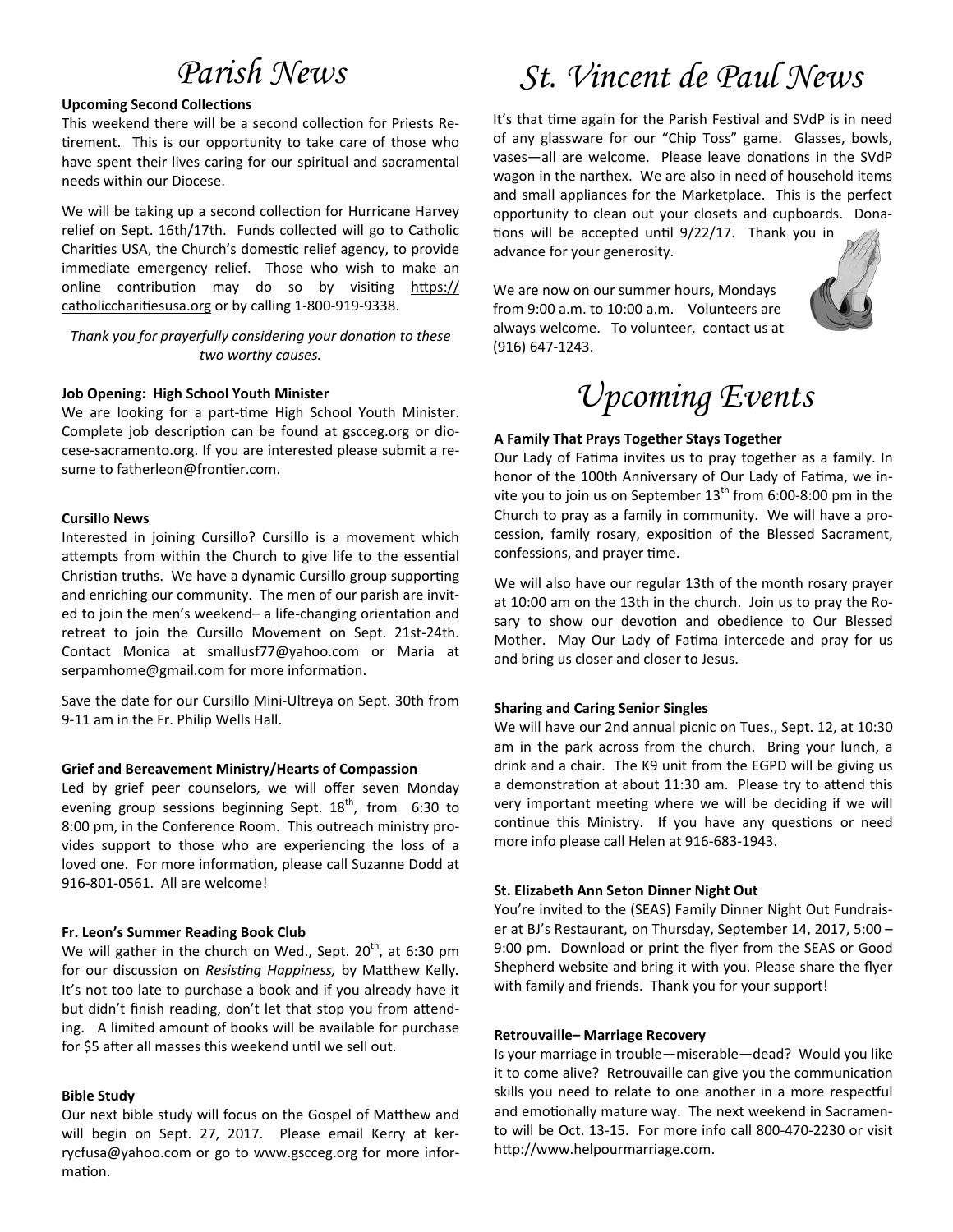## *Mass Intentions*

**Saturday, Sept. 9, 2017 5:00pm**  Anthony Bezmalinovich (+) Florentina Curso (+) Mike & Jeanne Elliott  $(+)$ Richard Gilgenback (+) Simon Martinez (+)

#### **Sunday, Sept. 10, 2017**

**7:00 am**  Claudia Tagum (DA)

#### **9:00am**

Wilfredo Agdon (+) Martha Chavarria (+) Florentina Curso (+) Leo Licastro (+) Mryna Quero Panelo (+)

#### **11:00 am**

Isagani & Maricel Cruz and Family (SI) Paul Erhard (1yrDA) Martha Fippen (+) Luisito Naval (+) Lucillano Oliva, Sr. (+)

#### **1:00 pm**

Natividad Agas  $(+)$ Lucille Agas (+) Lourdes Ballesteros (+) Vicente Ballesteros (+) Melchor Gonzales (+) Rosie Heramia (+)

#### **5:00pm**

Era Agdon (TG) Mark & Vanessa Fabela (WA) Eufemia Casaclang (+) Edilberto Dagot (+) Fernando Silva (1yrDA) Felisa Vergara (+)

#### **Key:**

*Deceased (+) Thanksgiving (TG) Death Anniversary (DA) Birthday (BD) Special Intention (SI) Wedding Anniversary (WA) (SI-H) Special Intention for healing* 

## *Stewardship at Good Shepherd*

- Collection total for Sept.  $2/3 = $19,262.51$
- 2nd Collection/Building Fund = \$6,733.60 (weekly totals include Faith Direct contributions)

*Thank you for your generous support. Your ongoing donations are essenƟal in helping us meet the many needs of the parish and community.* 

With the arrival of autumn, we would like to invite you to join Faith Direct, our parish's electronic giving program. Our to-do lists can get lengthy during this season, but Faith Direct's eGiving program will give you one less thing to remember each week—no more envelopes to find before you go to Mass. Follow the link on our website and enter parish code CA688. Thank you for your continued support of our parish family!

#### **Monday, Sept. 11, 2017**

**8:30am** Jennifer Refe (BD) Teodora Bagaoisan (+) Florentina Curso (+) Frankie B. Villaruz, Jr. (+)

#### **Tuesday, Sept. 12, 2017**

**8:30am**<br>Danny & Carmelita Sarmiento (48yrWA) Benny Canio (+) Florentina Curso (+) Ruben Rodriguez (DA)

#### **Wednesday, Sept. 13, 2017**

**8:30am** Mark Francis Fabela (BD) Joe Avis (+) Florentina Curso (+) Susana Rabe Gayon (DA) Eileen Schneider (+)

#### **Thursday, Sept. 14, 2017**

**8:30am** 

Parathathu Family (TG) FlorenƟna Curso (+) Emilia Canlas (+)

#### **Friday, Sept. 15 2017**

## **8:30am**

Patsy Barrow (TG) Florentina Curso (+)